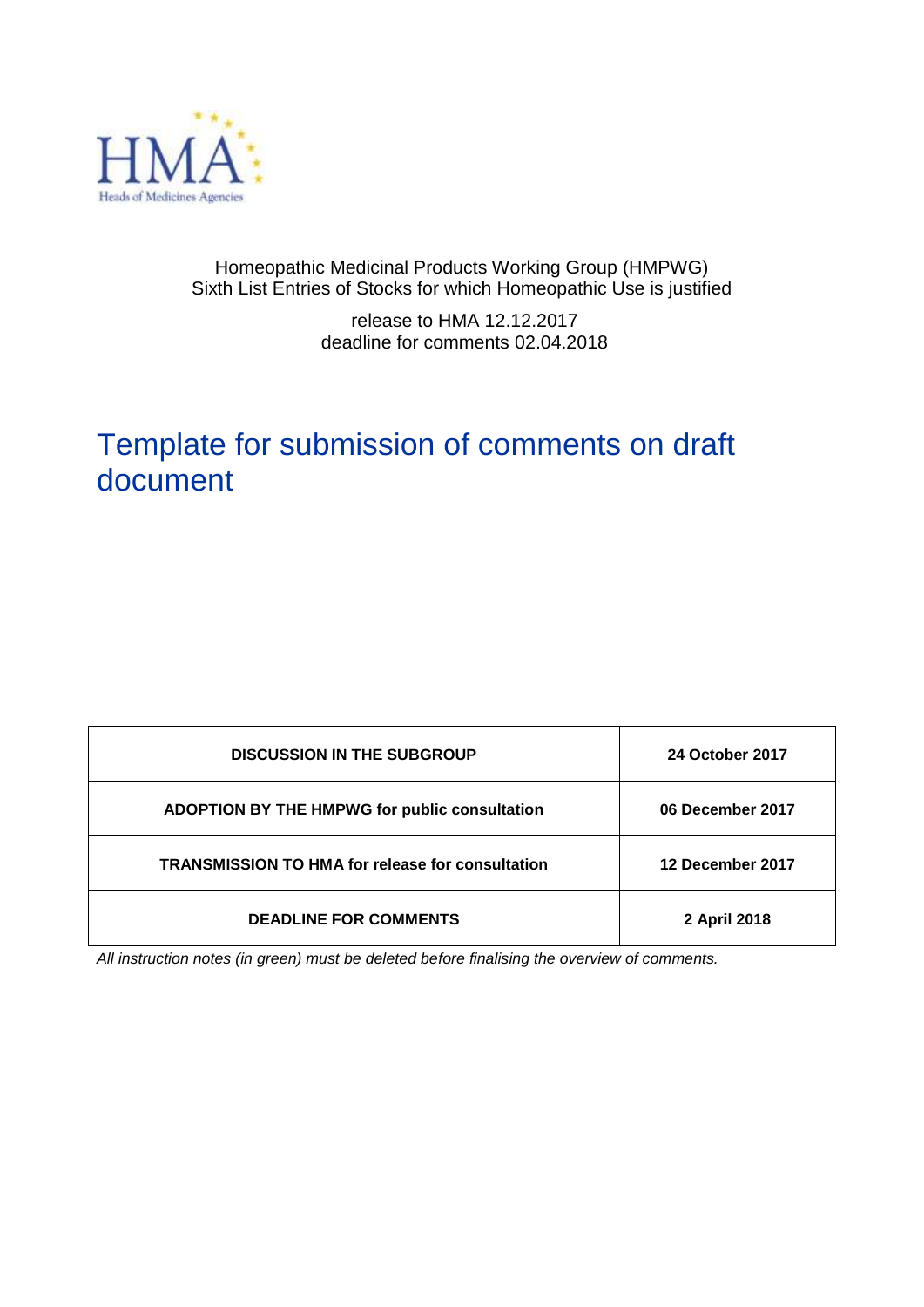# Submission of comments on draft document

# **Table 1: Origin of comments**

Sixth Draft List Entries of Stocks for which Homeopathic Use is Justified

Released for public consultation on 12 December 2017 until 2 April 2018

| Organisation or individual               | Contact details (e-mail address, telephone number,<br>name of contact person) |
|------------------------------------------|-------------------------------------------------------------------------------|
| ECHAMP EEIG. - European Coalition on     | Rue Washington 40                                                             |
| Homeopathic and Anthroposophic Medicinal | B-1050 Brussels                                                               |
| Products                                 | 32 2 649 94 40                                                                |
|                                          | amandine.oset@echamp.eu                                                       |

Interested parties are invited to send

comments together with a copy of the cited references.

This will facilitate the assessment of comments, suggestions and corresponding justifications.

When the reference consists of a book chapter, the copy must include the page of the book showing the year of publication.

Comments without copies of the supporting literature will not be considered.

Comments should be sent electronically and in Word format (not pdf).

Comments and the identity of the sender will be made public unless a justified objection is received at the time of the submission.

Please submit comments on each document separately.

.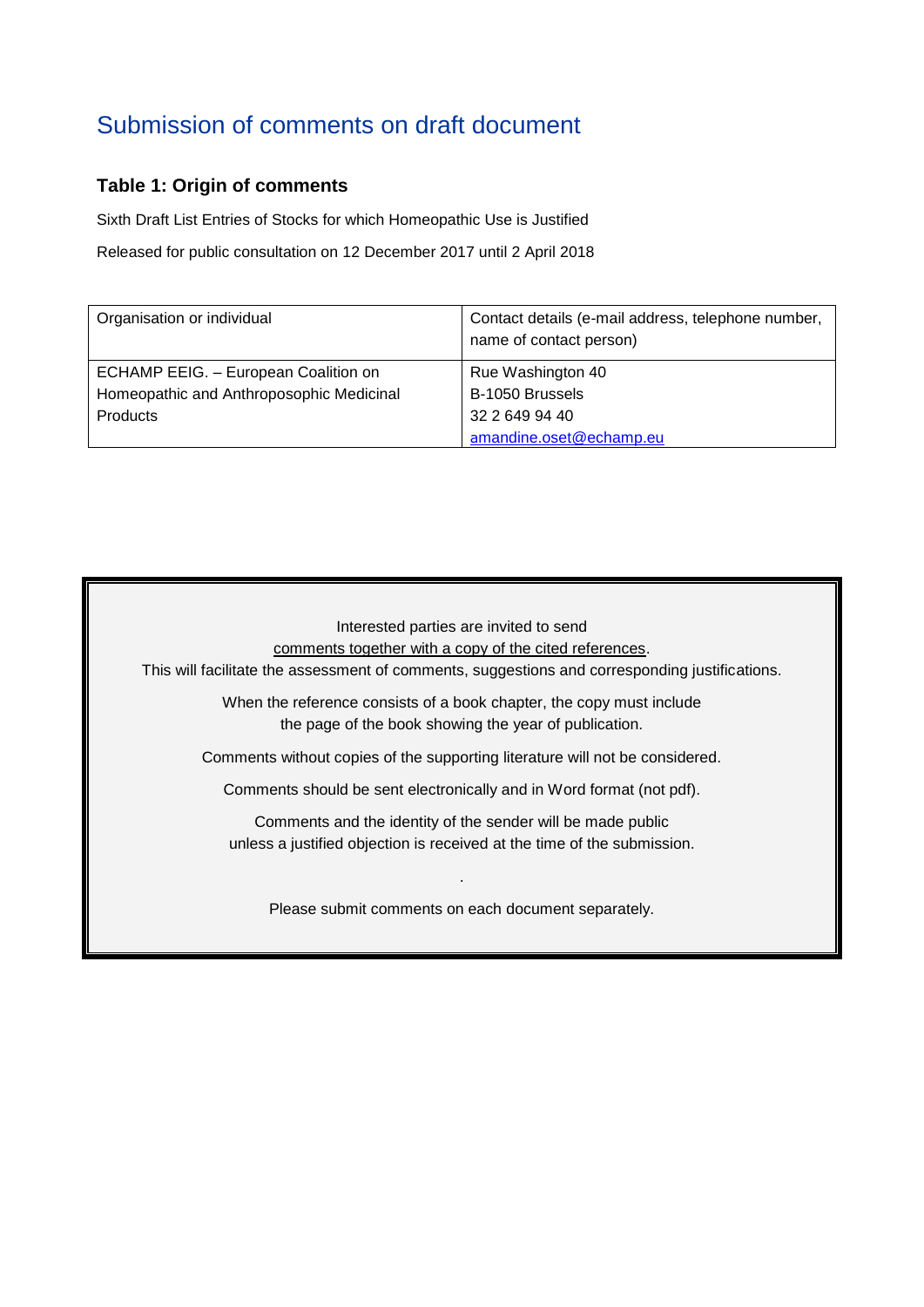# **Table 2: Comments**

# **GENERAL COMMENTS ON DRAFT DOCUMENT**

| Interested party         | <b>Comment and Rationale</b>                    | Outcome                                               |  |  |  |
|--------------------------|-------------------------------------------------|-------------------------------------------------------|--|--|--|
| <b>Interested Party</b>  | Interested Party to insert one comment per row. | Leave blank (it will be completed by the Rapporteur). |  |  |  |
| to insert its            |                                                 |                                                       |  |  |  |
| name or                  |                                                 |                                                       |  |  |  |
| acronym.                 |                                                 |                                                       |  |  |  |
|                          |                                                 |                                                       |  |  |  |
|                          |                                                 |                                                       |  |  |  |
|                          |                                                 |                                                       |  |  |  |
|                          |                                                 |                                                       |  |  |  |
|                          |                                                 |                                                       |  |  |  |
|                          |                                                 |                                                       |  |  |  |
|                          |                                                 |                                                       |  |  |  |
|                          |                                                 |                                                       |  |  |  |
| Add rows as appropriate. |                                                 |                                                       |  |  |  |

# **SPECIFIC COMMENTS ON TEXT**

| Section number and<br>heading | Interested<br>party | <b>Comment and Rationale</b>                                 | Outcome |
|-------------------------------|---------------------|--------------------------------------------------------------|---------|
| Adonis vernalis               | <b>ECHAMP</b>       | To be added in:                                              |         |
|                               |                     | German name<br>Adonis vernalis ferm 33d                      |         |
|                               |                     | Pharmacopoeia for detailed definition of raw material<br>GHP |         |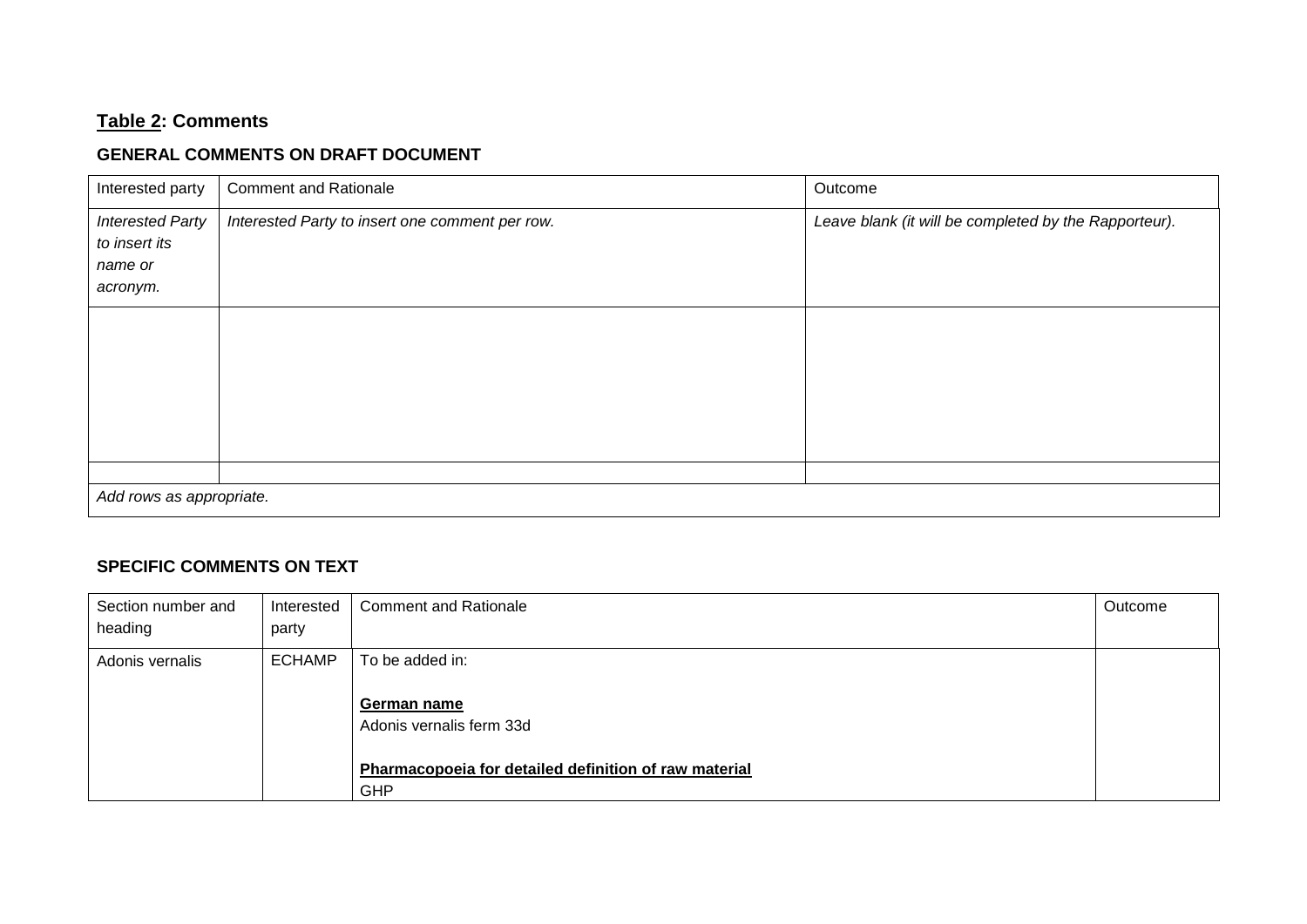| Section number and<br>heading                | Interested<br>party | <b>Comment and Rationale</b>                                                                               | Outcome |
|----------------------------------------------|---------------------|------------------------------------------------------------------------------------------------------------|---------|
|                                              |                     |                                                                                                            |         |
|                                              |                     | Definition of the raw material                                                                             |         |
|                                              |                     | Fresh aerial parts of Adonis vernalis L., collected at flowering time                                      |         |
|                                              |                     | See enclosed literature                                                                                    |         |
| Ailanthus altissima,<br>Ailanthus glandulosa | <b>ECHAMP</b>       | To be amended in:                                                                                          |         |
|                                              |                     | Definition of the raw material                                                                             |         |
|                                              |                     | "and blanches of Ailanthus altissuna (Mill)" should be "and branches of Ailanthus altissima<br>$(Mill.)$ " |         |
| Alchemilla vulgaris                          | <b>ECHAMP</b>       | To be amended in:                                                                                          |         |
|                                              |                     | Definition of the raw material                                                                             |         |
|                                              |                     | " flowering plant of Alchemilla xanthochlora " should be " flowering plant Alchemilla<br>xanthochlora "    |         |
| Anagallis arvensis                           | <b>ECHAMP</b>       | To be amended in:                                                                                          |         |
|                                              |                     | Definition of the raw material                                                                             |         |
|                                              |                     | "plant of Anagallis arvensis L." should be "plant Anagallis arvensis L."                                   |         |
| Argentum colloidale                          | <b>ECHAMP</b>       | To be shifted:                                                                                             |         |
|                                              |                     | "Argentum colloidale" from "French name" to "German name" (no FP)                                          |         |
| Badiaga                                      | <b>ECHAMP</b>       | To be added in:                                                                                            |         |
|                                              |                     | German name                                                                                                |         |
|                                              |                     | Spongilla lacustris, Badiaga                                                                               |         |
|                                              |                     |                                                                                                            |         |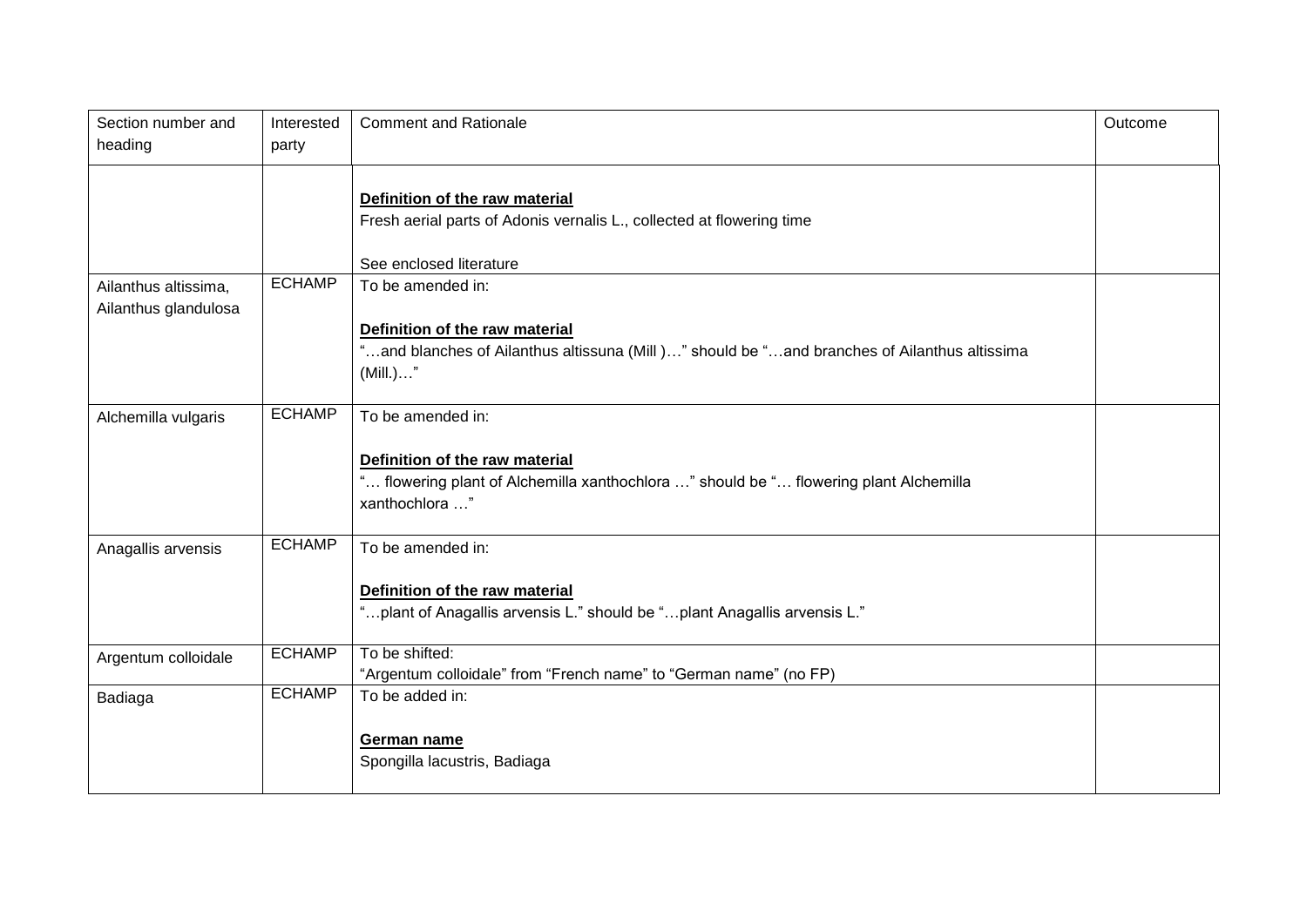| Section number and<br>heading             | Interested<br>party | <b>Comment and Rationale</b>                                                                   | Outcome |
|-------------------------------------------|---------------------|------------------------------------------------------------------------------------------------|---------|
|                                           |                     | Pharmacopoeia for detailed definition of raw material<br><b>GHP</b>                            |         |
|                                           |                     | Definition of the raw material<br>/Dried species of Spongilla lacustris L. collected in autumn |         |
|                                           |                     | Comment/Rationale<br>As the substance is described in GHP, we ask to amend it.                 |         |
| Bismutum metallicum                       | <b>ECHAMP</b>       | To be taken out of:                                                                            |         |
|                                           |                     | French name                                                                                    |         |
|                                           |                     | Comment/Rationale<br>The reference is only GHP                                                 |         |
| Boldi folium                              | <b>ECHAMP</b>       | To be amended in:                                                                              |         |
|                                           |                     | German name<br>"Peumus boldus, Boldo" instead of "Peumus boldo, Boldo"                         |         |
| Ceanothus<br>americanus recens,           | <b>ECHAMP</b>       | To be amended in:                                                                              |         |
| Ceoanothus recens                         |                     | French name                                                                                    |         |
| and Ceanothus                             |                     | "Ceanothus" instead of "Ceoanothus"                                                            |         |
| americanus siccum,<br>Ceoanothus          |                     |                                                                                                |         |
| Chimaphila umbellata,<br>Pyrola umbellata | <b>ECHAMP</b>       | To be amended in:                                                                              |         |
|                                           |                     | <b>Definition of raw material</b>                                                              |         |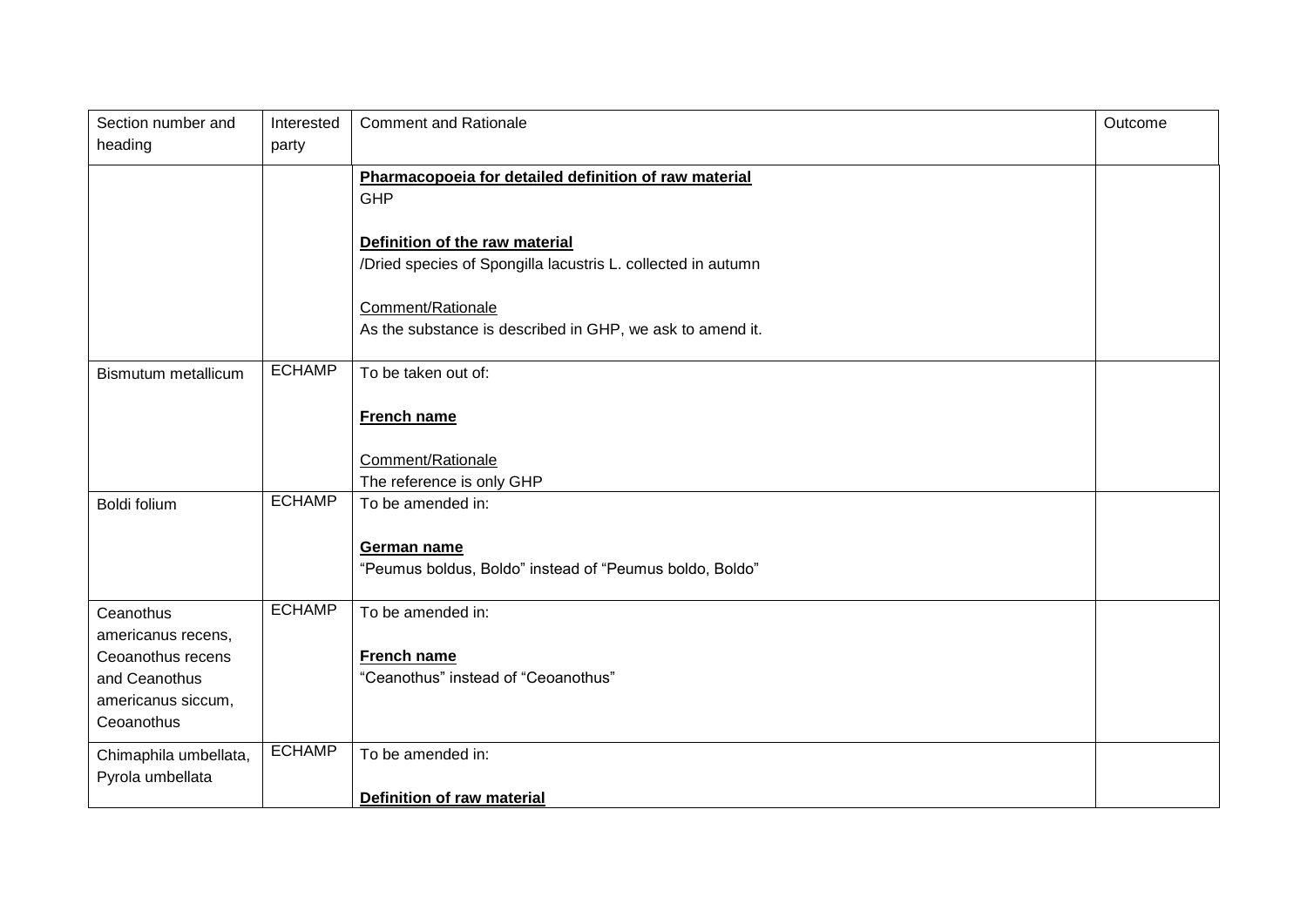| Section number and<br>heading | Interested<br>party | <b>Comment and Rationale</b>                                               | Outcome |
|-------------------------------|---------------------|----------------------------------------------------------------------------|---------|
|                               |                     |                                                                            |         |
|                               |                     | "W.P.C. Barton" instead of "W.P C Barton"                                  |         |
| Codeinum                      | <b>ECHAMP</b>       | To be shifted:                                                             |         |
| monohydricum                  |                     | Shift "French name" and "German name"                                      |         |
| Harpagophyti radix            | <b>ECHAMP</b>       | To be amended in:                                                          |         |
|                               |                     | Pharmacopoeia for detailed definition of raw material                      |         |
|                               |                     | "Ph. Eur. 1095 (FP/GHP)" instead of "Ph. 1095 (FP/GHP)"                    |         |
| Hyacinthoides non-            | <b>ECHAMP</b>       | To be added in:                                                            |         |
| scripta, Agraphis             |                     |                                                                            |         |
| nutans                        |                     | Pharmacopoeia for detailed definition of raw material                      |         |
|                               |                     | German tradition                                                           |         |
|                               |                     | Comment/Rationale                                                          |         |
|                               |                     | Pharmacopeia for detailed definition is missing, we ask to amend it.       |         |
| Mangani sulfas                | <b>ECHAMP</b>       | To be added in:                                                            |         |
| monohydricum                  |                     |                                                                            |         |
|                               |                     | Pharmacopoeia for detailed definition of raw material                      |         |
|                               |                     | A space between "Ph." and "Eur."                                           |         |
| Mercurialis perennis          | <b>ECHAMP</b>       | To be added in:                                                            |         |
| 2 <sub>b</sub>                |                     |                                                                            |         |
|                               |                     | German name                                                                |         |
|                               |                     | Mercurialis perennis ferm 34c                                              |         |
|                               |                     | Definition of the raw material                                             |         |
|                               |                     | Fresh aerial parts of Mercurialis perennis L., collected at flowering time |         |
|                               |                     | See enclosed literature                                                    |         |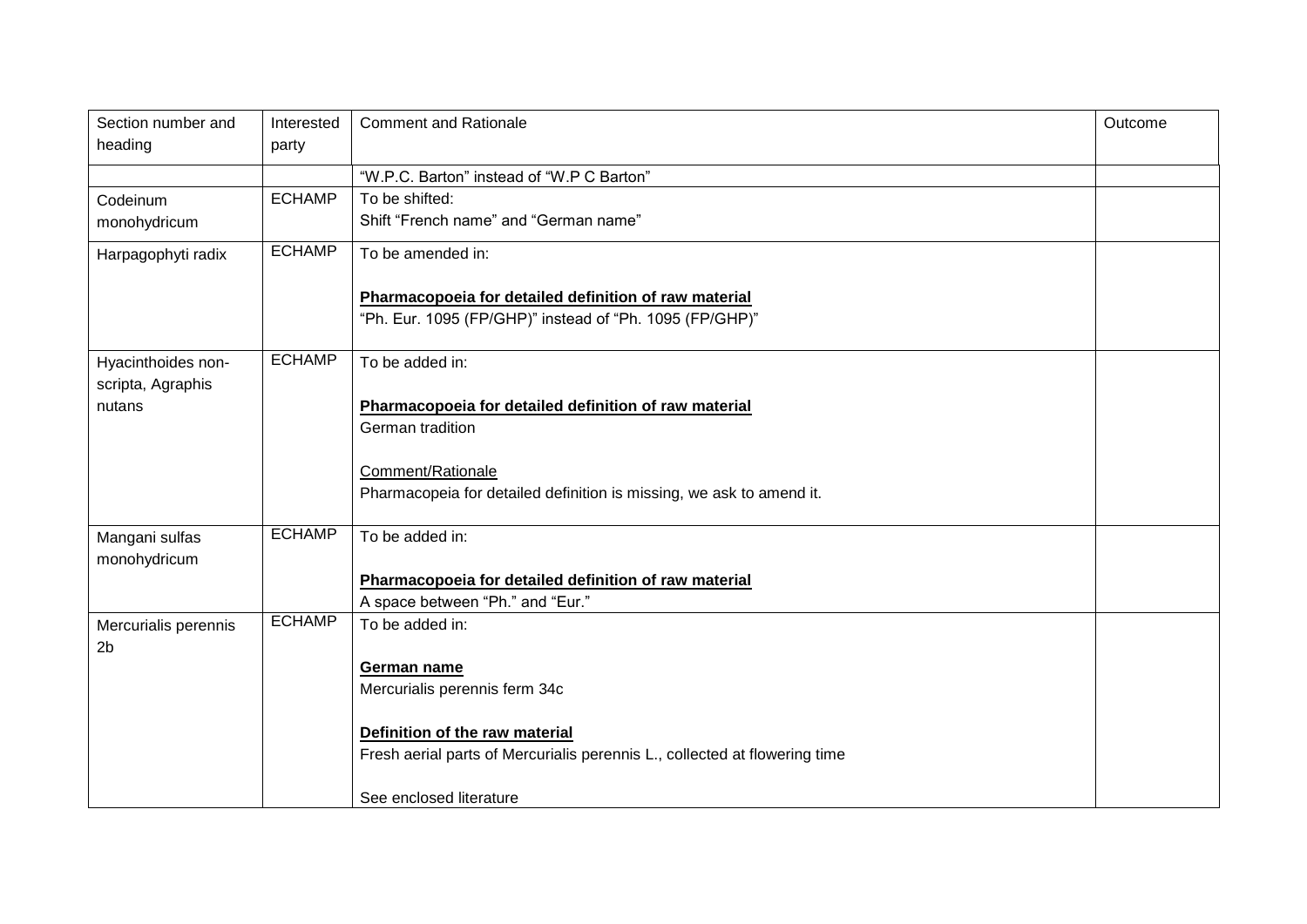| Section number and<br>heading                                                                            | Interested<br>party | <b>Comment and Rationale</b>                                                                                                                                                                                                                                                                                                                                                                                                                                                               | Outcome |
|----------------------------------------------------------------------------------------------------------|---------------------|--------------------------------------------------------------------------------------------------------------------------------------------------------------------------------------------------------------------------------------------------------------------------------------------------------------------------------------------------------------------------------------------------------------------------------------------------------------------------------------------|---------|
| <b>Remark:</b><br>Information is needed<br>to justify the<br>homeopathic use of<br>the different stocks: | <b>ECHAMP</b>       | Berberis vulgaris e fructibus (GHP):<br>References: see enclosed literature<br>Hamamelis virginiana ex cortice summitatibusque<br>Pharmacopoeia for detailed definition of raw material: GHP<br>Definition of the raw material: Mixture of one part of fresh bark from the branches and two parts of tips<br>of fresh twigs of Hamamelis virginiana L.<br>References: see enclosed literature<br><b>Helianthus tuberosus</b><br>Pharmacopoeia for detailed definition of raw material: GHP |         |
|                                                                                                          |                     | Definition of the raw material: Fresh tubers of Helianthus tuberosus L. collected in late autumn.<br>References: see enclosed literature<br>Valeriana officinalis recens (FP):<br>Fresh or dried root are being used (see enclosed concerned literature)                                                                                                                                                                                                                                   |         |
| Stibium sulfuratum<br>aurantiacum,<br>Antimonium<br>sulfuratum                                           | <b>ECHAMP</b>       | To be added in:<br>German name<br>"Stibium sulfuratum aurantiacum, Antimonium sulfuratum aurantiacum" instead of "Stibium sulfuratum<br>aurantiacum, Antimonium sulfurat"                                                                                                                                                                                                                                                                                                                  |         |
| Thlaspi bursa-pastoris,<br>Capsella bursa-<br>pastoris                                                   | <b>ECHAMP</b>       | To be amended in:<br>Definition of raw material<br>"Capsella bursa-pastoris (L.) Medik." instead of "Capsella bursapastoris (L.) Medikus."                                                                                                                                                                                                                                                                                                                                                 |         |
| Triticum repens,<br>Agropyrum repens                                                                     | <b>ECHAMP</b>       | To be added in:<br>French name<br>Elymus repens                                                                                                                                                                                                                                                                                                                                                                                                                                            |         |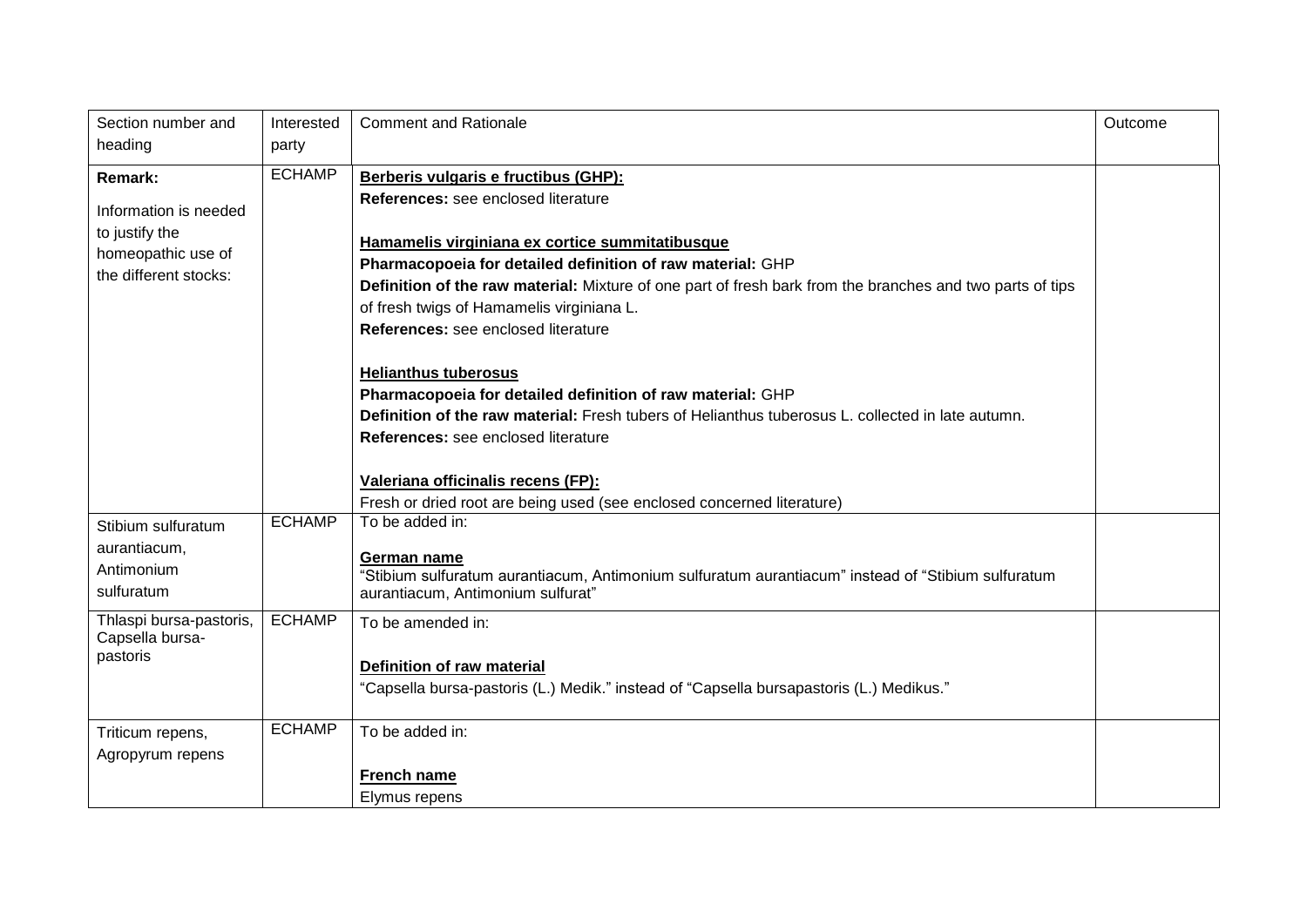| Section number and     | Interested    | <b>Comment and Rationale</b>                                                                           | Outcome |
|------------------------|---------------|--------------------------------------------------------------------------------------------------------|---------|
| heading                | party         |                                                                                                        |         |
| Vinca minor            | <b>ECHAMP</b> | To be amended in:                                                                                      |         |
|                        |               |                                                                                                        |         |
|                        |               | Pharmacopoeia for detailed definition of raw material                                                  |         |
|                        |               | "GHP" instead of "GHB"                                                                                 |         |
| Verbascum              | <b>ECHAMP</b> | Verbascum thapsiforme is not mentioned in GHP (but in the German Commission D as synonym of            |         |
| densiflorum,           |               | Verbascum). How to handle?                                                                             |         |
| Verbascum,             |               |                                                                                                        |         |
| Verbascum              |               |                                                                                                        |         |
| thapsiforme            |               |                                                                                                        |         |
| Veronicastrum          | <b>ECHAMP</b> | To be added in:                                                                                        |         |
| virginicum, Leptandra, |               |                                                                                                        |         |
| Veronica               |               | German name                                                                                            |         |
|                        |               | We suggest adding Veronica virginica                                                                   |         |
| Whole document         | <b>ECHAMP</b> | To be replaced:                                                                                        |         |
|                        |               | "O" for oxygen instead of "0" (zero) in chemical formulas.                                             |         |
| Whole document         | <b>ECHAMP</b> | Uniform handling suggested: depict FP/GHP generally together in one line or generally separated in two |         |
|                        |               | lines                                                                                                  |         |
| Whole document         | <b>ECHAMP</b> | In the monographs is no period at the end of the definition of the raw material. Please omit it.       |         |
| Zingiber officinale,   | <b>ECHAMP</b> | To be added in:                                                                                        |         |
| Zingiber               |               |                                                                                                        |         |
|                        |               | Definition of the raw material                                                                         |         |
|                        |               | wide flat surface only                                                                                 |         |
|                        |               |                                                                                                        |         |
|                        |               | Comment/Rationale                                                                                      |         |
|                        |               | Last words of description Ph. Eur. are missing, we ask to amend it.                                    |         |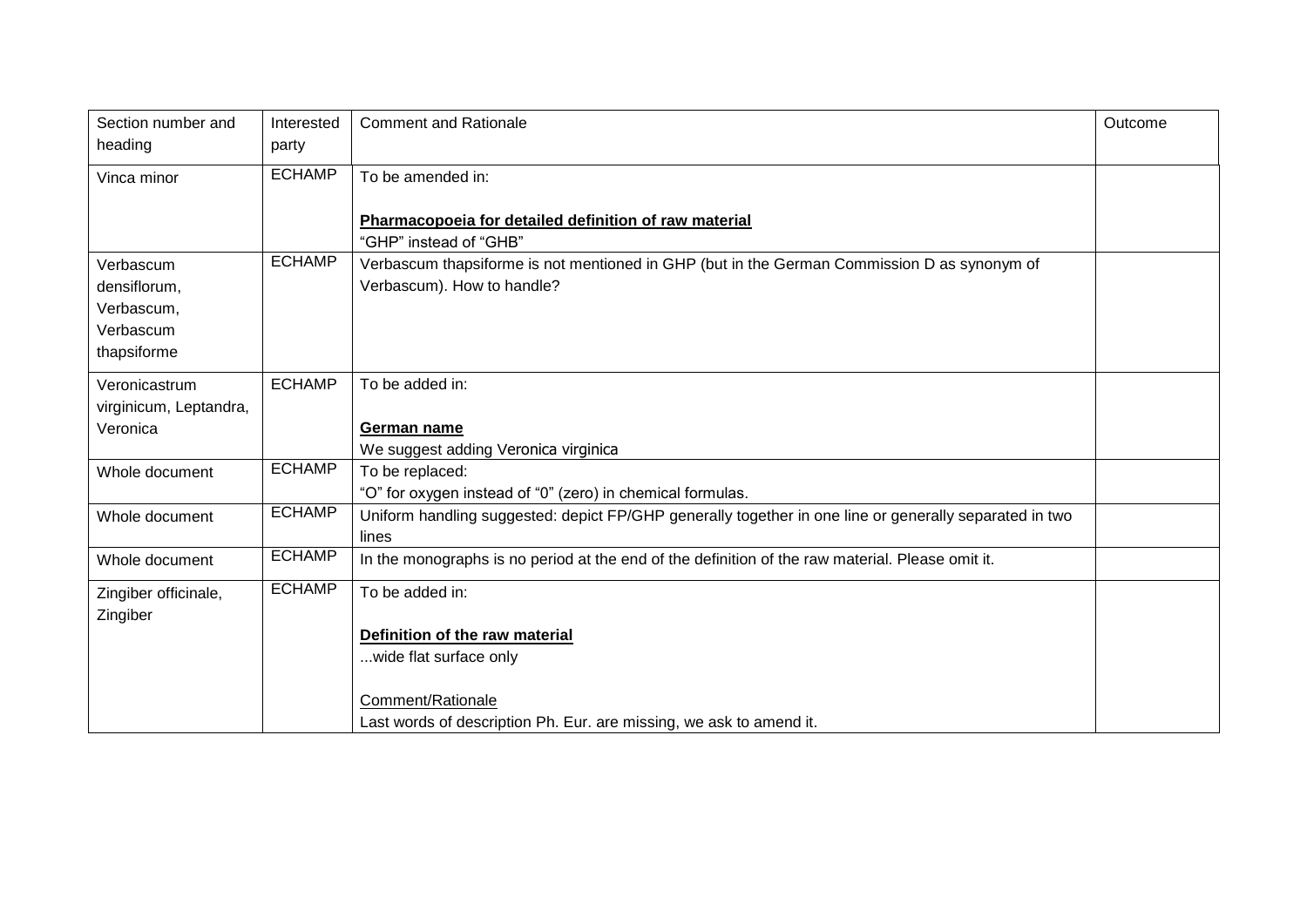**References**

#### **Adonis vernalis ferm 33d (GHP) (Literature\_JHU\_Adonis-vernalis-ferm.pdf)**

GHP (Homöopathisches Arzneibuch = German Homoeopathic Pharmacopoeia). Adonis vernalis ferm 33d. MedPharm Scientific Publishers, Stuttgart, 14th Supplement 2017.

#### **Berberis vulgaris e fructibus (GHP) (Literature\_JHU\_Berberis-vulgaris-fructus.pdf)**

AGES: Bundesamt für Sicherheit im Gesundheitswesen Austria. Berberis. ASP-Register. Available from: https://aspregister.basg.gv.at; downloaded 22.3.2018. Arendt A et al. Vademecum Anthroposophische Arzneimittel. Gesellschaft Anthroposophischer Ärzte in Deutschland e.V. und Medizinische Sektion der Freien Hochschule für Geisteswissenschaft, Dornach/Schweiz, 1. Auflage, 2008.

Arendt A et al. Vademecum Anthroposophische Arzneimittel. Gesellschaft Anthroposophischer Ärzte in Deutschland e.V. und Medizinische Sektion der Freien Hochschule für Geisteswissenschaft, Dornach/Schweiz, 4. deutsche Auflage, 2017.

BfArM. Monograph "Berberis Fructus". By the German Commission C. In Bundesanzeiger Nr. 65a dated 7.4.88, corrected in Bundesanzeiger Nr. 85 dated 8.5.91. BfArM-AMIS. Berberis, fructus (registered preparations in Germany). Database: BfArM-AMIS (Federal Institute for Drugs and Medical Devices [https://portal.dimdi.de](https://portal.dimdi.de/) /Drug Information System / public part). DIMDI online-protocol, downloaded 13.3.2018.

Cazes P. Memento de thérapeutique anthroposophique a l'usage du débutant. Libraire le François, 1979.

Cowperthwaite AC. A Text-Book of Materia Medica. 1887. Online available: [http://homeoint.org/seror/cowperthwaite/berb.htm,](http://homeoint.org/seror/cowperthwaite/berb.htm) downloaded: 28.9.2011.

GHP (Homöopathisches Arzneibuch = German Homoeopathic Pharmacopoeia). Berberis vulgaris e fructibus (Berberis, Fructus). MedPharm Scientific Publishers, Stuttgart, 11th Supplement 2014.

Guernsey HN. Key-notes to the materia medica as taught by Henry N. Guernsey, M.D. – Berberis vulgaris. Hahnemann Medical College of Philadelphia 1871.

Hermenean A et al. Hepatoprotective Effects of Berberis vulgaris L. Extract/β Cyclodextrin on Carbon Tetrachloride – Induced Acute Toxicity in Mice. International Journal of Molecular Sciences, 2012.

HPUS (The Homeopathic Pharmacopoeia of the United States). Monograph on Berbris vulgaris, Fructus. HPUS Online Database. Available from: http://www.hpus.com; downloaded 1.4.2009.

Husemann F, Wolff O. The anthroposophical approach to medicine. Anthroposophic Press Hudson, New York 1989.

Javadzadeh SM, Fallah SR. Therapeutic application of different parts Berberis vulgaris. International Journal of Agriculture and Crop Science, 2012.

Minaiyan M et al. Comparative Study of Berberis vulgaris Fruit Extract and Berberine Chloride Effects on Acetic Acid-Induced Colitis in Rats. Iranian Journal of Pharmaceutical Research (2011), 10(1): 97-104.

Nassiri-Asl M, Hosseinzadeh H, Mortazavi SR, Effects of Beberis vulgaris fruit extracts and its active component, berberine, on morphine dependence, hypnosis and locomotor activity in mice. Pharmacologyonline 1: 190-202 (2007).

Pelikan W. L'homme et les plantes médicinales. 3e edition revue et complétée. Triades Paris, 2001.

Swissmedic. Berberis vulgaris. Liste homöopathischer und anthroposophischer Stoffe (Liste HAS). Available from [https://www.swissmedic.ch;](https://www.swissmedic.ch/) 16.6.2014.

Wanschura F, Spieß W. Therapeutische und pharmakologisch-pharmazeutische Erfahrungen. 1962.